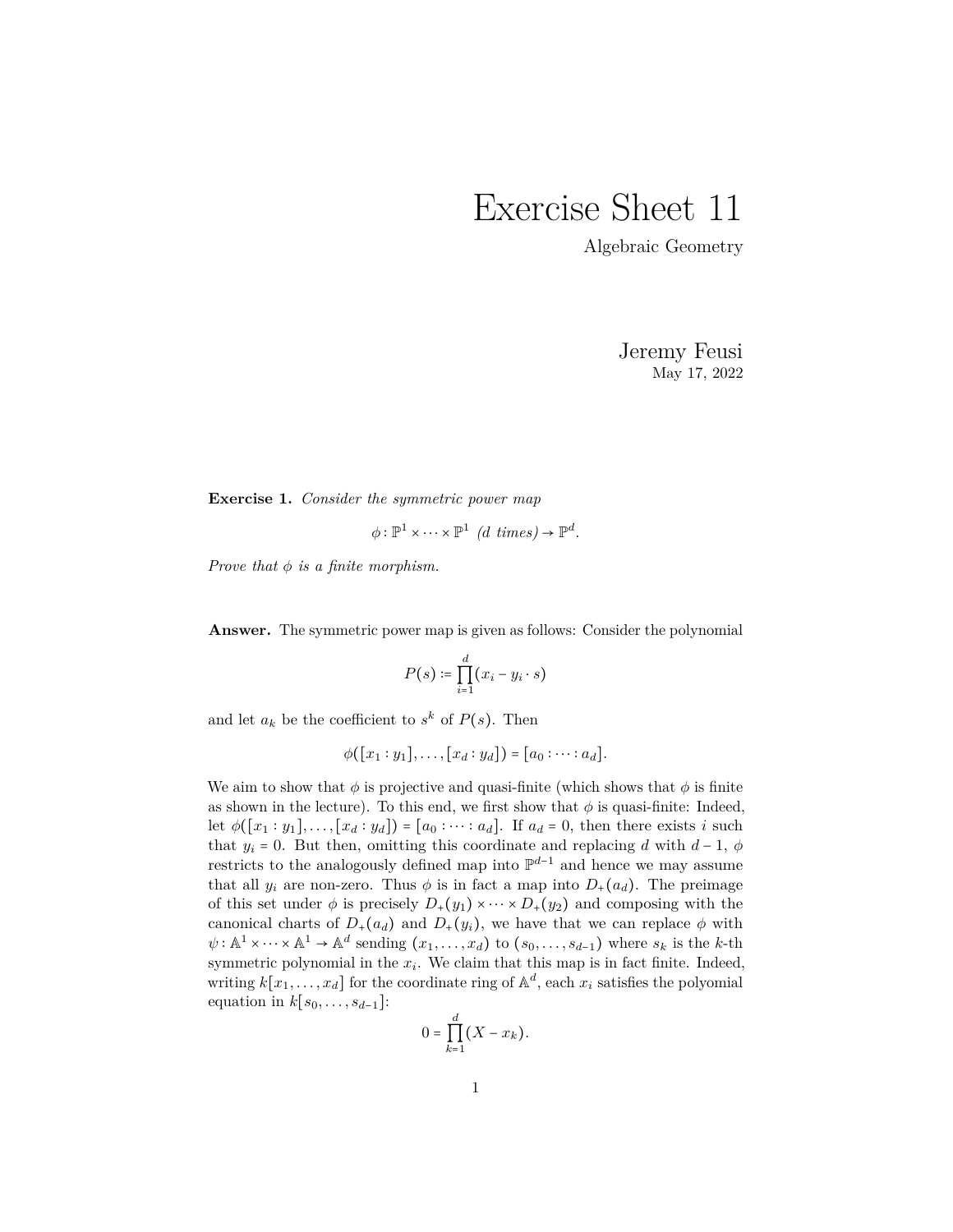Consequently the  $x_i$  are integral and it follows that  $k[x_1, \ldots, x_d]$  is a finitely generated  $k[s_0, \ldots, s_{d-1}]$ -module showing the claim. Now, since  $\psi$  is finite, so are its fibres and by the above, so are the fibres of  $\phi$ .

It remains to show that  $\phi$  is projective. This can be seen as follows: Notice that  $\mathbb{P}^1 \times \cdots \times \mathbb{P}^1$  is a projective variety. Indeed, considering any family of closed embeddings  $\mathbb{P}^n \times \mathbb{P}^m \to \mathbb{P}^k$  (for example the Segre embedding) and using induction, we obtain a closed embedding  $i : \mathbb{P}^1 \times \cdots \times \mathbb{P}^1 \to \mathbb{P}^n$  for some *n*. In particular, the map  $\phi \times i : \mathbb{P}^1 \times \cdots \times \mathbb{P}^1 \to \mathbb{P}^d \times \mathbb{P}^n$  is injective. Moreover, we know from the lecture that images of projective varieties under morphisms are closed and hence  $\phi \times i$  is closed. It is obviously an embedding because *i* is an embedding (the inverse "forgets" the first component and applies the inverse of *i* ) and we conclude that  $\phi \times i$  is a closed embedding. But now,  $\phi = \pi \circ (\phi \times i)$  where  $\pi : \mathbb{P}^d \times \mathbb{P}^n \to \mathbb{P}^d$  is the projection onto the first component and by definition  $\phi$  is projective. From the lecture, we know that projective and quasi-finite morphisms are finite and we conclude.  $\Box$ 

**Exercise 2.** *Consider the map*

$$
\phi : \mathbb{P}^1 \to \mathbb{P}^1, z \mapsto [f(z) : g(z)]
$$

*for some*  $f, g \in k[z]$  *with no common zeros and not both constant. Compute the degree of*  $\phi$ *.* 

**Answer.** Without loss of generality, we assume that  $deg(f) \geq deg(q)$  for else, we may swap *f* and *g*. For

Notice that  $\mathbb{P}^1$  and  $\mathbb{A}^1$  are birational and hence the function field of  $\mathbb{P}^1$  is  $k(t)$ . To determine a generator, consider the birational equivalence  $\phi : \mathbb{P}^1 \to \mathbb{A}^1$  defined by

$$
\phi(x:y) = \frac{y}{x}
$$

on  $D_+(x)$ . Now, the function field of  $\mathbb{A}^1$  is generated by *t* and hence we obtain a geneator of the function field of  $\mathbb{P}^1$  *f* :=  $\phi^*(t)$ . This is the regular function  $\frac{y}{x}$ defined on  $D_+(x)$ . It follows that  $\phi$  induces a field morphism  $\phi^*: k(t) \to k(t)$ defined by

$$
\phi^*(t) = \frac{g(t)}{f(t)}.
$$

Consequently we must determine  $[k(t):k(g/f)]$ . Equivalently, we may determine the degree of the minimal polynomial of *t* over  $k(g/f)$ . First, observe that we may assume that *g* and *f* are monic after dividing by the lead coefficient. We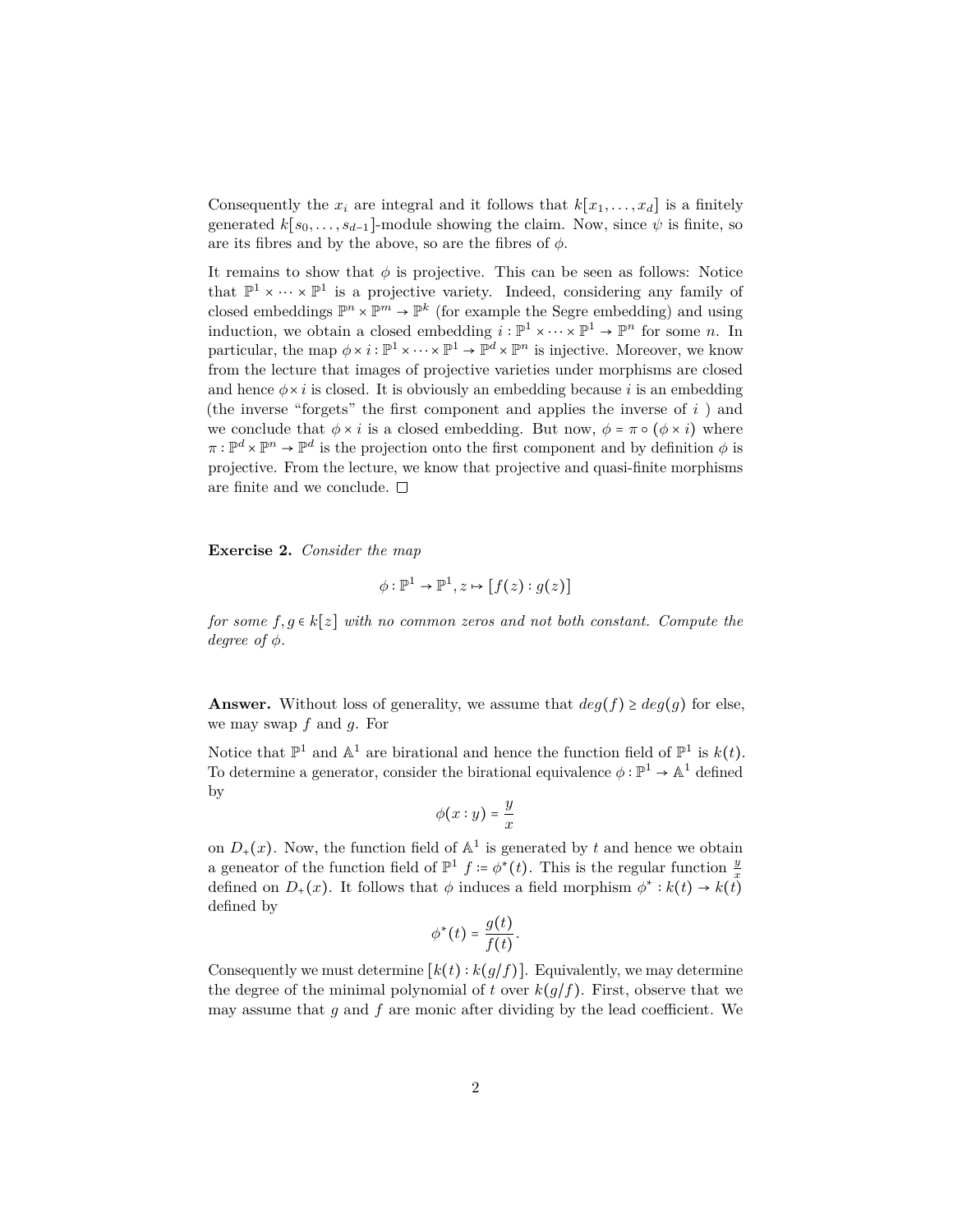claim then that the minimal polynomial is given by

$$
P \coloneqq f(X) - g(X) \cdot \frac{f(t)}{g(t)}.
$$

This is indeed a non-constant polynomial in *X* since *f* is non-constant and thus the image of *P* under the evaluation morphism sending t to some zero of *f* is non-constant. Moreover, *t* is a zero of *P*. It remains to show that *P* is irreducible. We wish to apply Gauss's lemma and thus first show that  $P \in k[g/f]$  is primitive: To this end, first notice that this is obvious if  $deg(f) > deg(g)$ . Otherwise, the leading coefficient of *P* is  $1 - f/g$ . Since  $f \neq g$ , there exists at least one coefficient which *f* and *g* do not have in common. Consequently, one of the coefficients of *P* is of the form  $\alpha - \beta \cdot f/g$  where  $\alpha, \beta \in k$  are not equal. Observe that:

$$
\beta \cdot (1 - f/g) - (\alpha - \beta \cdot f/g) = \beta - \alpha \neq 0
$$

which is a unit in  $k[g/f]$  showing that these two coefficients are coprime and hence  $P$  is primitive. By Gauss's lemma, it suffices to show that  $P$  is irreducible in *k*[*g*/*f*]. We claim that the canonical map  $\psi : k[t] \to k[g/f]$  is an isomorphism. This is equivalent to claiming that  $g/f$  is not algebraic over *k*. To see that this is the case, note that  $k[t]$  is not algebraic over  $k$  and  $k[t]$  is a finite extension of *k*[*g*/*f*]. By the multiplicativity of degrees, *k*[*g*/*f*]∣*k* is an infinite extension showing that  $g/f$  is transcendental and the claim follows. Therefore, we may equivalently show that  $Q := f(X) - g(X) \cdot t$  is irreducible in  $k[t, X]$ . Now, since *f* and *g* have no roots in common, they are coprime in  $k[X]$ . This means that *Q* is primitive and applying Gauss's lemma a second time, we see that we may equivalently show that *Q* is irreducible in  $k(X)[t]$ . But this is trivial since *Q* is of degree 1 in  $t$  and  $k(X)$  is a field. Consequently

$$
[k(t):k(g/f)] = deg(P) = deg(f) = max\{deg(f), deg(g)\}\
$$

where the second equality can be seen in the case  $deg(f) = deg(g)$  by observing that the lead coefficient of *P* is  $1 - f/g \neq 0$  in this case.

**Exercise 3.** *Suppose M is a B-module that is an increasing union of submodules M*<sub>*i*</sub> *with*  $M_0 = 0$  *and such that every*  $M_{i+1}/M_i$  *is a free B-module.* 

*1. Show that M is a free B-module.*

*We say that an arbitrary B-algebra A satisfies (*⋆*) if for each finitely generated A*-module *M*, there exists a nonzero  $f \in B$  such that  $M_f$  is a free  $B_f$ -module.

- *2. Suppose B is a noetherian integral domain. Prove that B satisfies (*⋆*).*
- *3. Suppose B is a Noetherian integral domain and A is a finitely generated B*-algebra satisfying  $(\star)$ . Prove that  $A[T]$  also satisfies  $(\star)$ .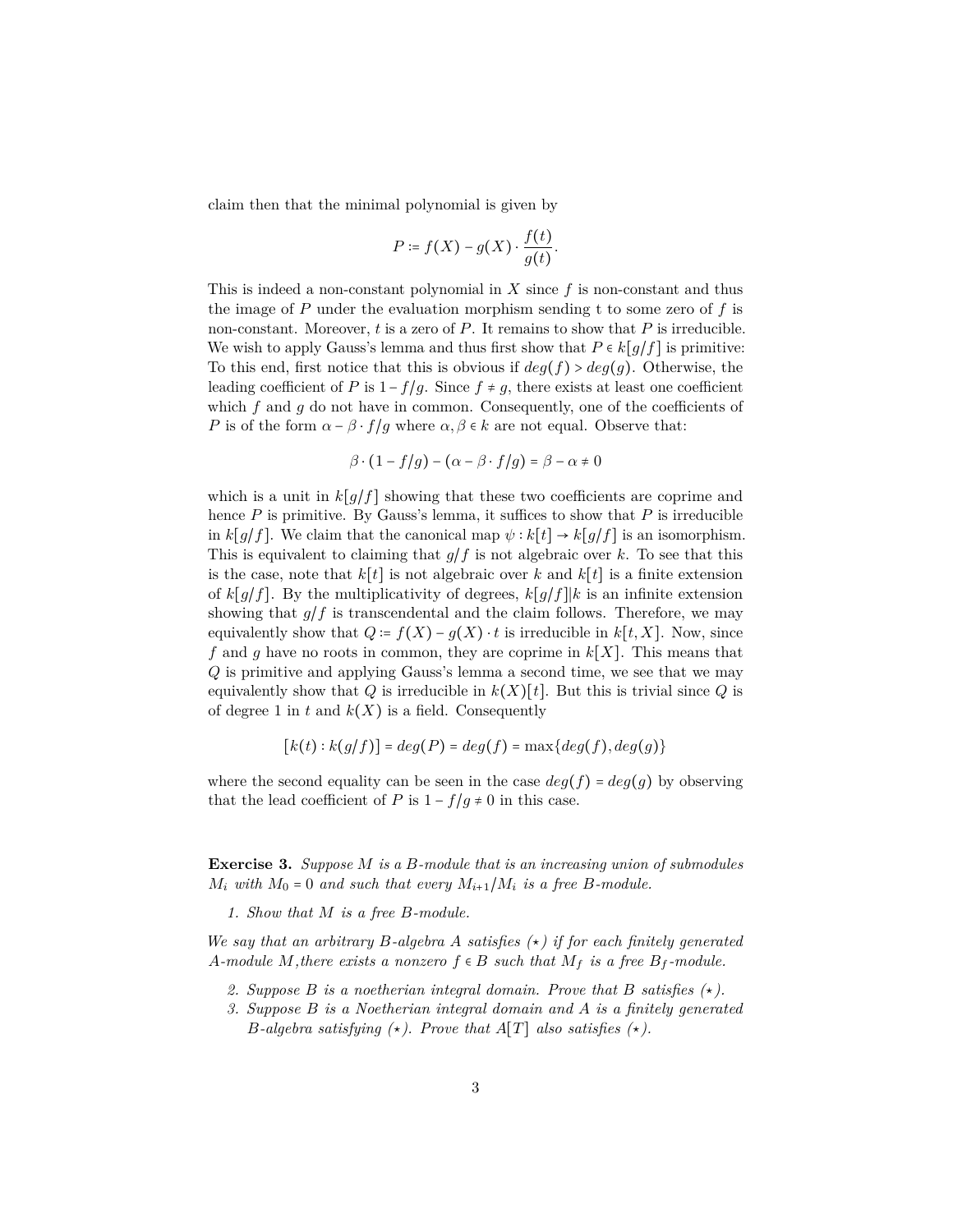**Answer.** Task 1: We show inductively that  $M_i$  is free and that there exists a basis of  $M_i$  which contains a basis of  $M_{i-1}$ :

Base case: For  $i = 0$ , this is trivial.

Induction step  $(i \rightarrow i+1)$ : Assume that  $M_i$  is free and let  $B_i$  be a basis of  $M_i$ . Consider the short exact sequence:

$$
0 \to M_i \to M_{i+1} \to M_{i+1}/M_i \to 0.
$$

Since  $M_{i+1}/M_i$  is free, the sequence is split and we have

$$
M_i \oplus M_{i+1}/M_i \cong M_{i+1}
$$

where the isomorphism is given by  $i + h$ : with  $i : M_i \rightarrow M_{i+1}$  the inclusion and  $h: M_{i+1}/M_i \rightarrow M_{i+1}$  some homomorphism. Now,  $M_i \oplus M_{i+1}/M_i$  is free as the direct sum of free modules and we may extend the basis of *M<sup>i</sup>* to a basis of  $M_i \oplus M_{i+1}/M_i$ . Applying  $i + h$ , we see that we obtain a basis of  $M_{i+1}$  which contains  $B_i$  showing the claim.

Now, define:

$$
\mathcal{B} \coloneqq \bigcup_{i \in \mathbb{N}} \mathcal{B}_i.
$$

We claim that this is a basis of  $M$ . Since  $M$  is the union of all  $M_i$ ,  $\beta$  obviously generates *M*. Moreover, any non-trivial linear relation between elements of B would involve only finitely many basis elements and hence would yield a non-trivial relation between elements of some  $B_i$  for *i* large enough. Since this is impossible, we conclude that  $M$  is free with basis  $\mathcal{B}$ .

Task 2: We first remark that if  $M_f$  is a free  $B_f$ -module and  $g \in B$ , then  $M_{gf}$  is a free *Bgf* module. This follows from the fact that

$$
\left(\bigoplus_i B_f\right)_g \cong \bigoplus_i B_{fg}.
$$

Let  $M = (m_1, \ldots, m_n)$ . We show inductively using task 1 that for any *B* module with at most *n* generators such an *f* exists:

Base case  $(n = 0)$ : In this case  $M = 0$  and the claim is trivial.

Induction step  $(n \to n + 1)$ : Let  $M_1$  :=  $(m_1, ..., m_n)$  ⊆  $M = (m_1, ..., m_{n+1})$ . By induction hypothesis, there exists  $f \in B$  such that  $(M_1)_f$  is a free  $B_f$  module. Moreover,  $M/M_1 = (m_{n+1}) = Bm_{n+1}$ . Consequently the map  $B \to M/M_1$ ,  $b \mapsto$ *bm*<sub>*n*+1</sub> is surjective and we have  $M/M_1 \cong B/Ann(M/M_1)$ . If  $Ann(M/M_1) \neq \{0\}$ , choose  $g \in Ann(M/M_1) \setminus \{0\}$ . Then notice that  $(M/M_1)_{g} = 0$  since for every  $m \in M/M_1$ ,  $m = (gm)/g = 0/g = 0$ . Hence  $(M/M_1)g$  is in particular free. If  $Ann(M/M_1) = 0$ , then  $M/M_1 \cong B$  is free and we set  $g = 1$ . Now, by the above remark, both  $(M/M_1)_{gf}$  and  $(M_1)_{gf}$  are free  $B_{gf}$ -modules. Since *B* is